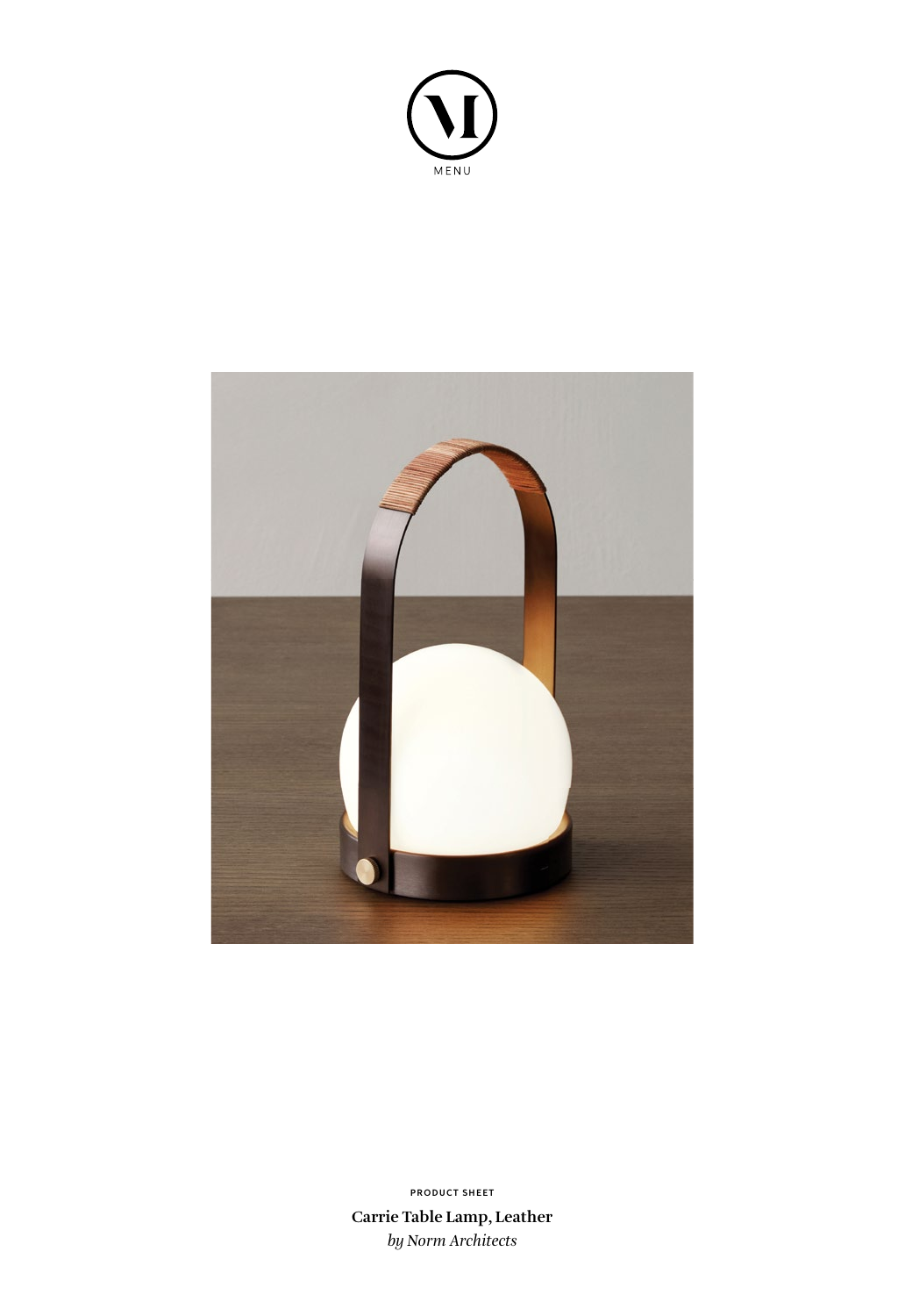/ 1,37 lb

Bound with soft yet durable leather on its browned metal handle, the portable Carrie LED Lamp holds a warm orb of light in its basket-like base. Fitted with a USB-charger and providing up to ten hours of light when fully charged, the cordless design moves effortlessly from the table to the terrasse or a bookcase to a desk, illuminating the dark with its sophisticated glow.



## Carrie Table Lamp, Leather



## Carrie Table Lamp, Leather

**BY NORM ARCHITECTS BY NORM ARCHITECTS**

**CORD MATERIAL AND COLOUR** PVC, black (charging cord), black plug

**CORD LENGTH** 70 cm / 27,6"

**MATERIALS & MAINTENANCE** Please visit menuspace.com for materials and care and maintenance instructions. .

**VO LTAG E**

220-230 V (Plug: 5 V) / 110-130 V (Plug: 5 V)

**SOURCE & Y EFFICIENCY CLASS** dule (Included, not exchangeable)  $t,$  LED, A+

**L** SPECIFICATION

| <b>PRODUCT TYPE</b><br>Table lamp<br>COLLI<br>$\overline{2}$<br>ENVIRONMENT<br>Indoor / Outdoor (dry conditions only)<br><b>DIMENSIONS</b><br>H: 24,5 cm / 9,6"<br>D: 13,5 cm / 5,3"<br>LIGHT <sub>S</sub><br>W:15,3 cm / 6"<br>380 lm<br>COLOUR<br><b>Bronzed brass</b><br><b>PRODUCTION PROCESS</b><br>Mouth-blown opal glass shade with an acid finish.<br>The base and handle is made from powder coated<br>or plated steel or anodized aluminum. Hand milled<br>screws.<br>MATERIALS<br>Bronzed aluminum, glass, ABS, PC, brass and<br>leather. | <b>TECHNICAL SPECIFICATIONS</b>                 |
|------------------------------------------------------------------------------------------------------------------------------------------------------------------------------------------------------------------------------------------------------------------------------------------------------------------------------------------------------------------------------------------------------------------------------------------------------------------------------------------------------------------------------------------------------|-------------------------------------------------|
|                                                                                                                                                                                                                                                                                                                                                                                                                                                                                                                                                      |                                                 |
|                                                                                                                                                                                                                                                                                                                                                                                                                                                                                                                                                      | WEIGHT                                          |
|                                                                                                                                                                                                                                                                                                                                                                                                                                                                                                                                                      | $0,62$ kg /                                     |
|                                                                                                                                                                                                                                                                                                                                                                                                                                                                                                                                                      | VOLTAGI                                         |
|                                                                                                                                                                                                                                                                                                                                                                                                                                                                                                                                                      | 220-230                                         |
|                                                                                                                                                                                                                                                                                                                                                                                                                                                                                                                                                      | LIGHT <sub>S</sub><br><b>ENERGY</b><br>LED modu |
|                                                                                                                                                                                                                                                                                                                                                                                                                                                                                                                                                      | 3,2 Watt,                                       |
|                                                                                                                                                                                                                                                                                                                                                                                                                                                                                                                                                      |                                                 |
|                                                                                                                                                                                                                                                                                                                                                                                                                                                                                                                                                      | 3,2 W                                           |
|                                                                                                                                                                                                                                                                                                                                                                                                                                                                                                                                                      | 2700K<br>Ra > 80                                |
|                                                                                                                                                                                                                                                                                                                                                                                                                                                                                                                                                      | <b>DIMMER</b><br>Yes (3 ste                     |
|                                                                                                                                                                                                                                                                                                                                                                                                                                                                                                                                                      | CANOPY<br>N/A                                   |
|                                                                                                                                                                                                                                                                                                                                                                                                                                                                                                                                                      |                                                 |
|                                                                                                                                                                                                                                                                                                                                                                                                                                                                                                                                                      |                                                 |
|                                                                                                                                                                                                                                                                                                                                                                                                                                                                                                                                                      |                                                 |
|                                                                                                                                                                                                                                                                                                                                                                                                                                                                                                                                                      |                                                 |
|                                                                                                                                                                                                                                                                                                                                                                                                                                                                                                                                                      |                                                 |
|                                                                                                                                                                                                                                                                                                                                                                                                                                                                                                                                                      |                                                 |
|                                                                                                                                                                                                                                                                                                                                                                                                                                                                                                                                                      |                                                 |
|                                                                                                                                                                                                                                                                                                                                                                                                                                                                                                                                                      |                                                 |
|                                                                                                                                                                                                                                                                                                                                                                                                                                                                                                                                                      |                                                 |
|                                                                                                                                                                                                                                                                                                                                                                                                                                                                                                                                                      |                                                 |
|                                                                                                                                                                                                                                                                                                                                                                                                                                                                                                                                                      |                                                 |
|                                                                                                                                                                                                                                                                                                                                                                                                                                                                                                                                                      |                                                 |
|                                                                                                                                                                                                                                                                                                                                                                                                                                                                                                                                                      |                                                 |
|                                                                                                                                                                                                                                                                                                                                                                                                                                                                                                                                                      |                                                 |
|                                                                                                                                                                                                                                                                                                                                                                                                                                                                                                                                                      |                                                 |
|                                                                                                                                                                                                                                                                                                                                                                                                                                                                                                                                                      |                                                 |
|                                                                                                                                                                                                                                                                                                                                                                                                                                                                                                                                                      |                                                 |

**C L AS S I F I CAT I O N** IP20

**C E RT I F I CAT I O N S** CE certified, tests can be obtained upon request.

**PACKAGING TYPE** Gift box

**PACKAGING MEASUREMENTS (H x W x D)** 29 cm x 16 cm x 16 cm / 11,4" x 6,3" x 6,3"

tep). Dimmer knob on base.